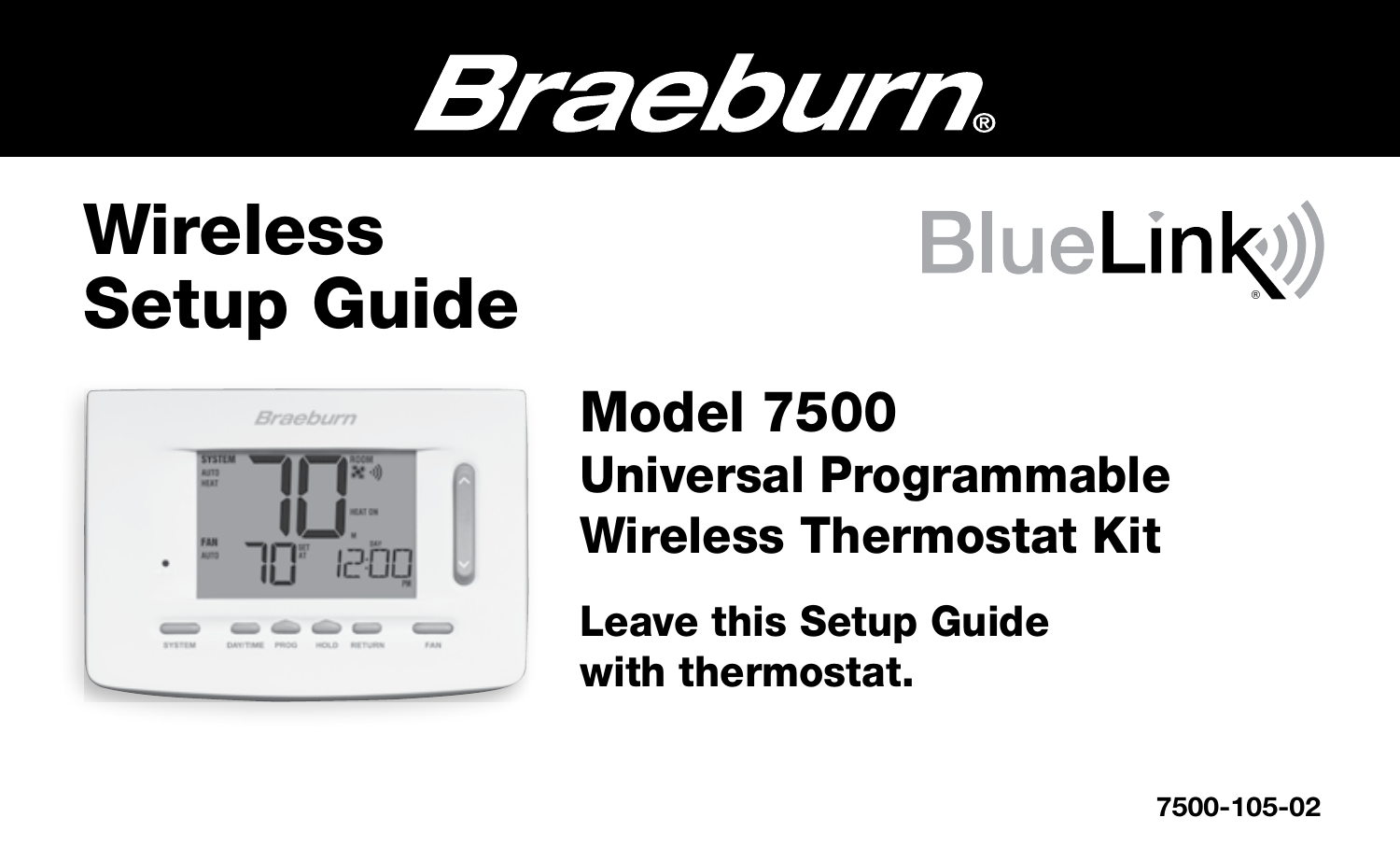#### *Getting Started 1*

- **1.1** Install and wire the control module to the HVAC equipment *(see Installer Guide, Section 2, Part 1)*.
- **1.2** Install 2 supplied AA batteries into the thermostat *(See Installer Guide, Section 2, Part 4)*.

*NOTE: Thermostat can be battery powered or 24 VAC powered (hardwired). If multiple wireless remote sensors are used, it is recommended to hardwire the thermostat.*

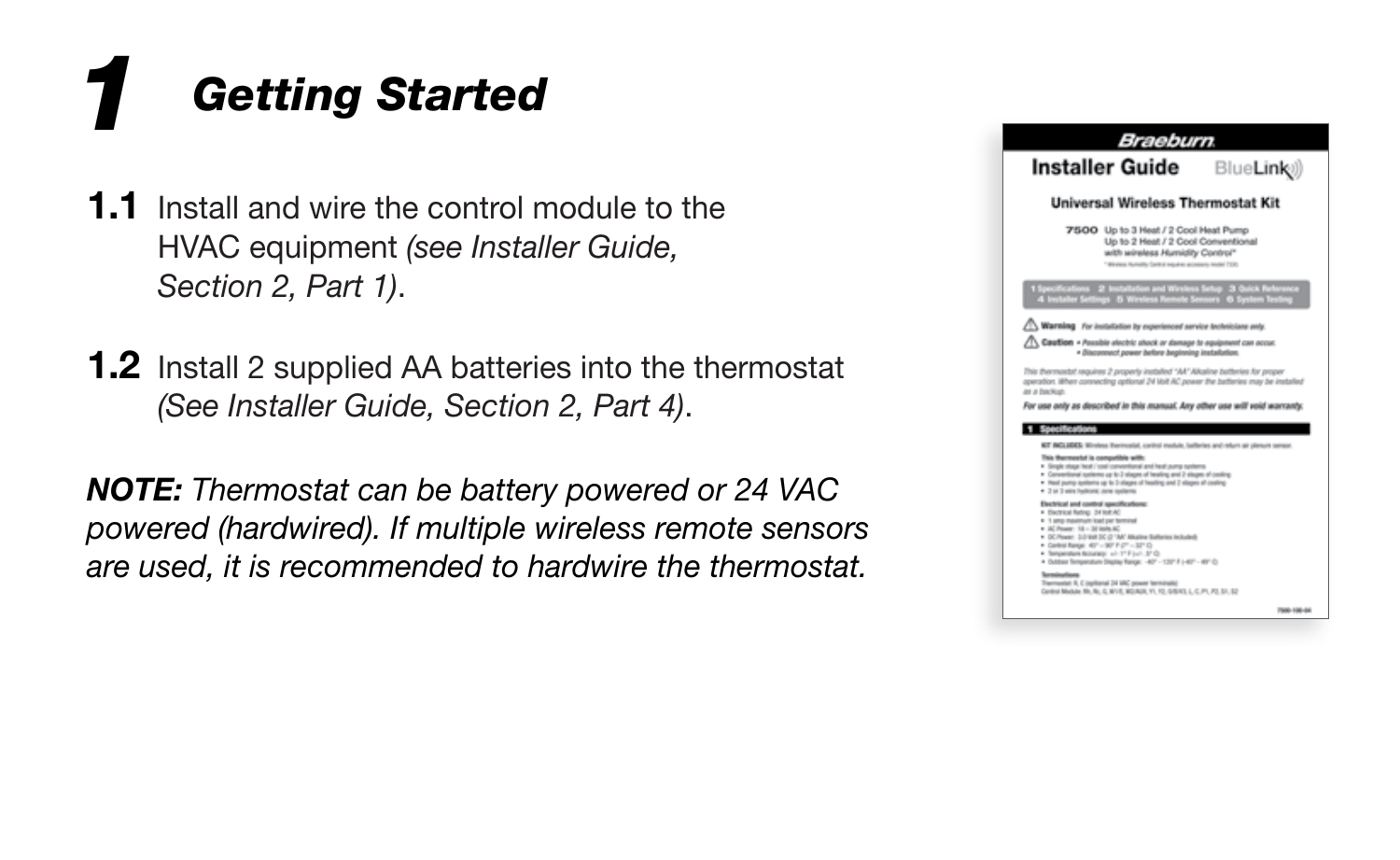## *2 Pair the Thermostat and Control Module*

- **2.1** On the thermostat, press and hold down the HOLD and RETURN buttons for 3 seconds.
- **2.2** The word **CMOD** (control module) will appear in the display and the  $\psi$  symbol will flash *(see Figure 1)*.

*NOTE: If the control module has already been paired, the symbol will not be flashing. To reset wireless connection to control module, see Installer Guide, Section 4.*

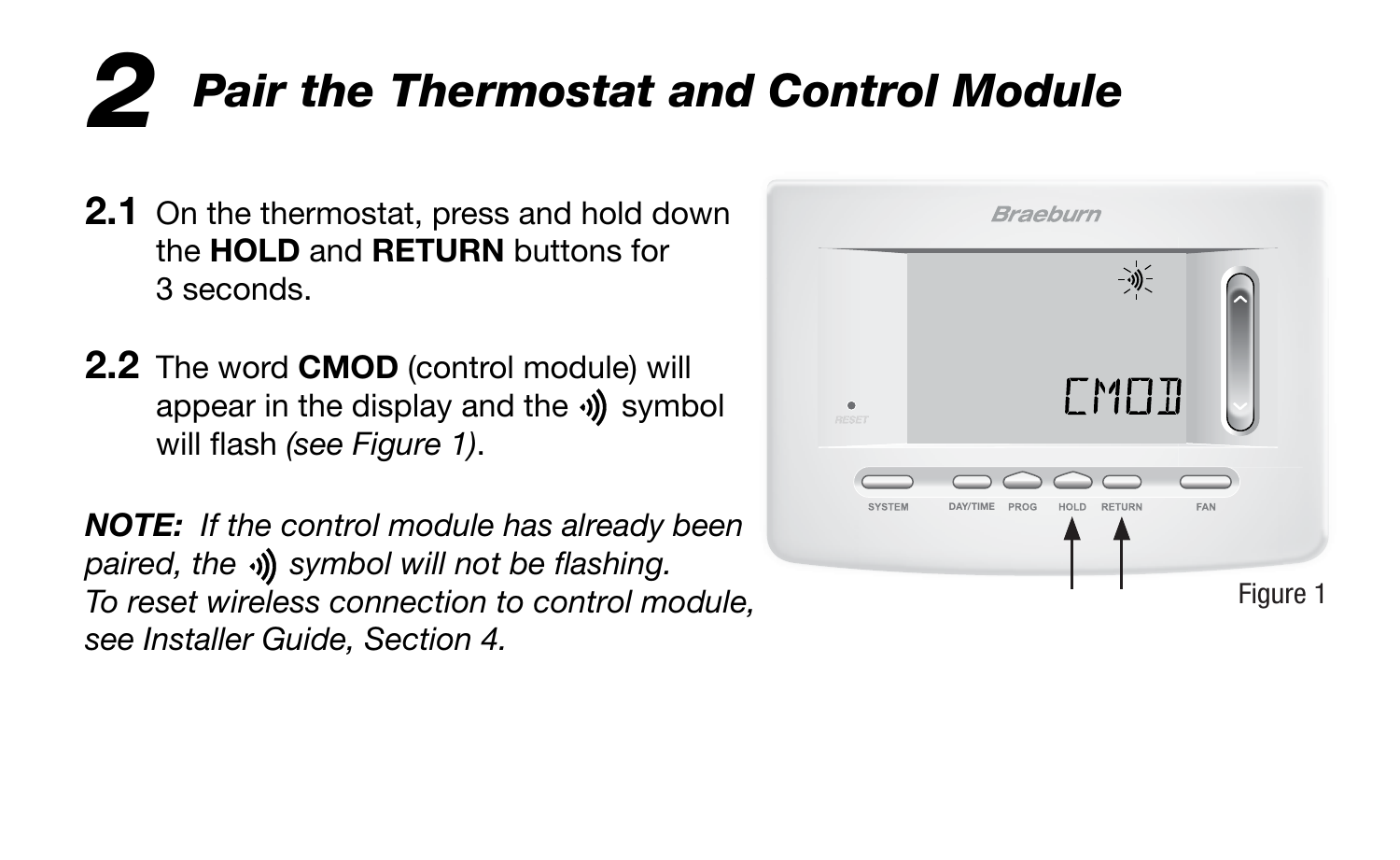- **2.3** On the powered control module, press and hold the CONNECT button for 3 seconds *(see Figure 2)*.
- **2.4** The control module will enter pairing mode for 60 seconds. During this time the blue COMM indicator on the control module will flash once every 2 seconds.
- **2.5** Once successfully paired, the **s**ymbol will stop flashing and the blue **COMM** indicator on the control module will turn on.



**2.6** Press **RETURN** on the thermostat at any time to exit.

*NOTE: If pairing was unsuccessful, try moving the thermostat or repositioning the control module.*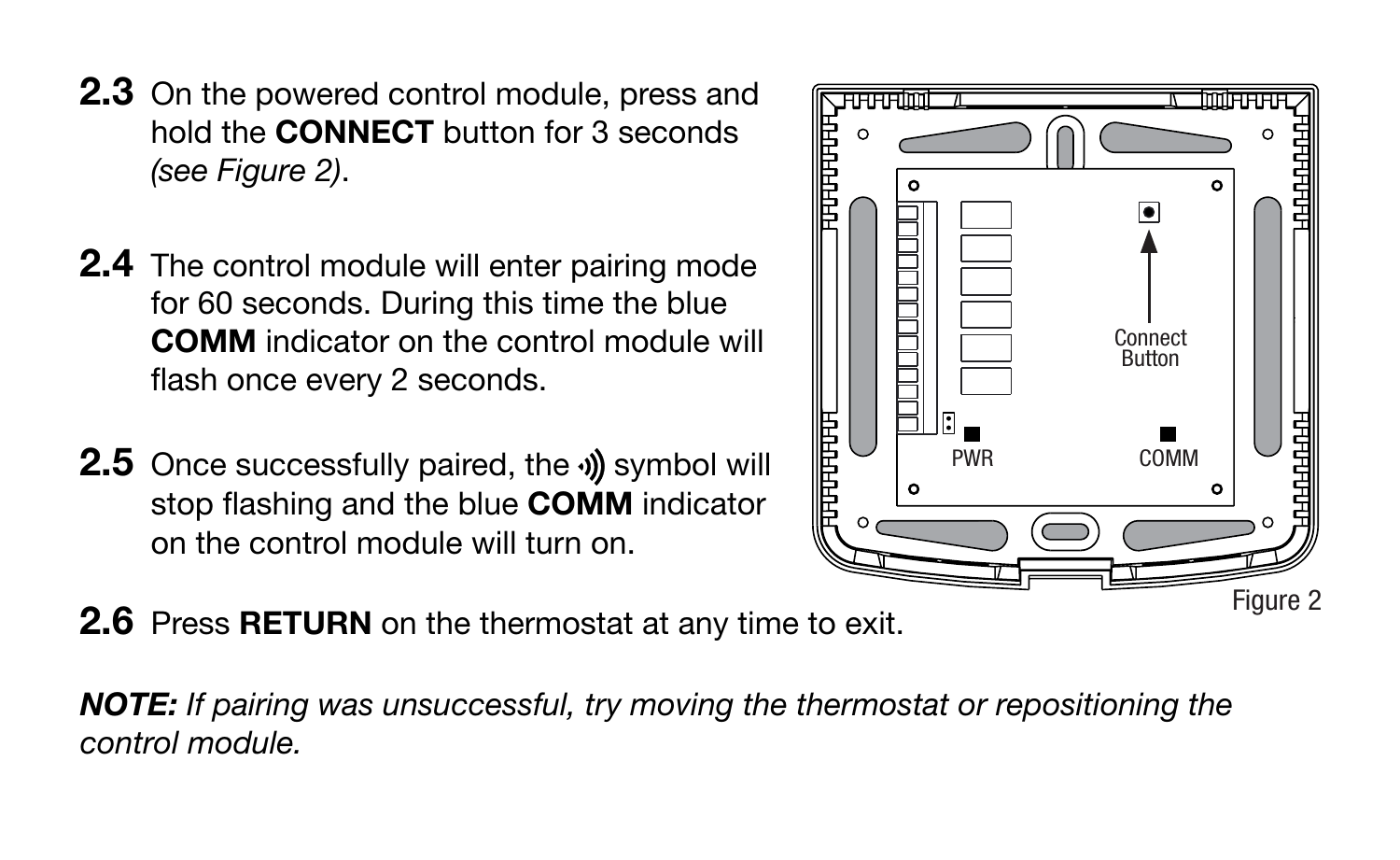

- 3.1 Mount the thermostat *(see Installer Guide, Section 2, Parts 2-5)*.
- **3.2** If applicable, install and connect any wireless remote accessories *(see Accessory Manual)*.
- **3.3** Configure Thermostat Installer Settings based on your particular application *(see Installer Guide, Section 4)*.
- **3.4** If desired, adjust User Settings, Time of Day and Program Schedule *(see User Manual)*.
- 3.5 Test system *(see Installer Guide, Section 6)*.